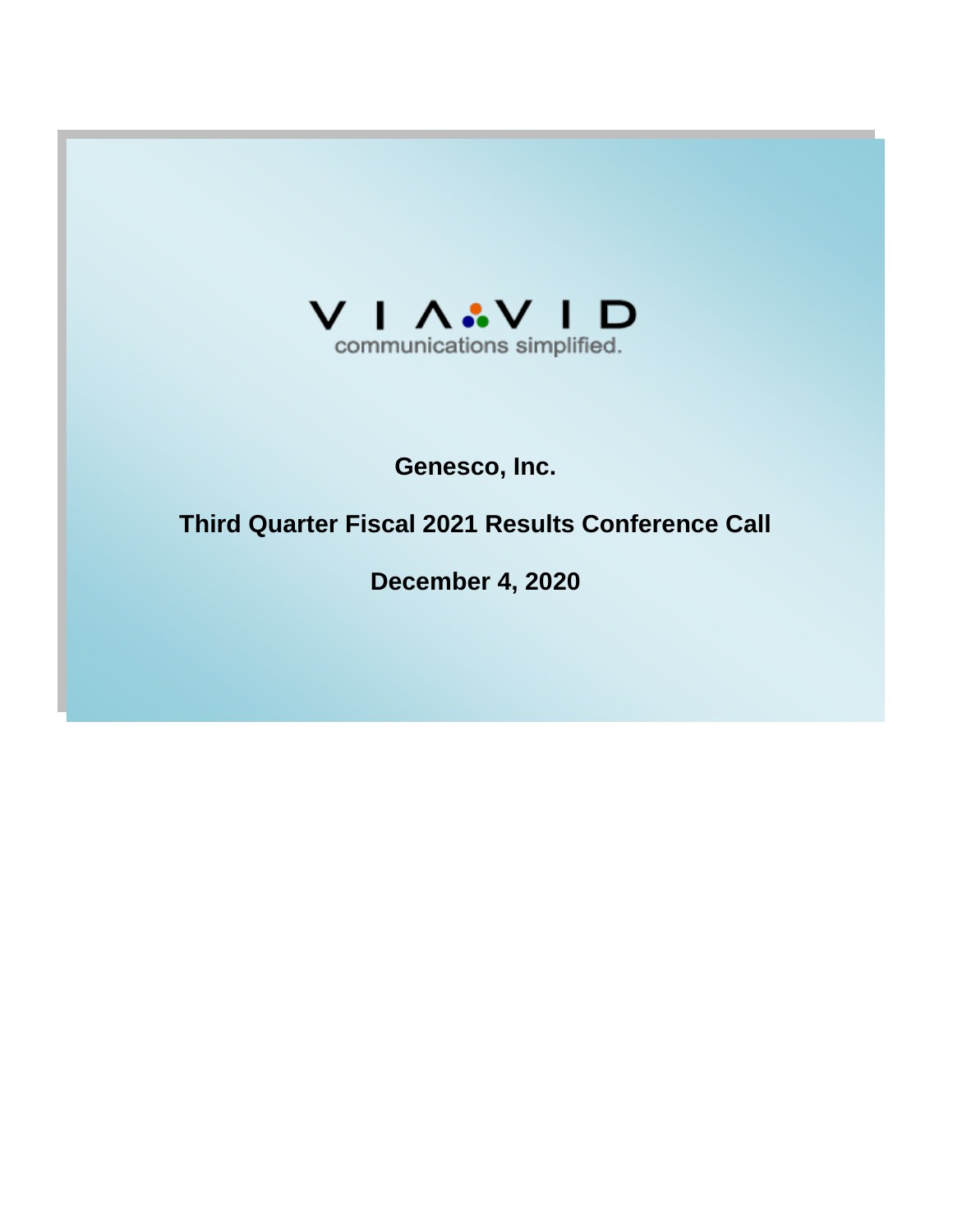## **C O R P O R A T E P A R T I C I P A N T S**

**David Slater**, *Vice President of Financial Planning & Analysis and Investor Relations* **Mimi Vaughn**, *Board Chair, President and Chief Executive Officer*

## **C O N F E R E N C E C A L L P A R T I C I P A N T S**

**Steve Marotta,** *C.L. King* **Janine Stichter,** *Jefferies* **Jonathan Komp**, *Robert W. Baird & Co.* **Sam Poser,** *Susquehanna Financial Group* **Mitch Kummetz**, *Pivotal Research Group*

## **P R E S E N T A T I O N**

## **Operator**

Good day, everyone, and welcome to the Genesco Third Quarter Fiscal 2021 Conference Call. Just a reminder, today's call is being recorded.

I will now turn the call over to Dave Slater, Vice President of FP&A and Investor Relations. Please go ahead, sir.

## **David Slater**

Good morning, everyone, and thank you for joining us to discuss our Third Quarter Fiscal 2021 Results. With me on the call today is Mimi Vaughn, our Board Chair, President and Chief Executive Officer.

Participants on the call expect to make forward-looking statements. These statements reflect the participants' expectations as of today, but actual results could be different. Genesco refers you to this morning's earnings release and the Company's SEC filings, including the most recent 10-K and 10-Q filings, for some of the factors, including the impact of COVID-19, that could cause differences from the expectations reflected in the forward-looking statements made during the call today.

Participants also expect to refer to certain adjusted financial measures during the call. All non-GAAP financial measures referred to in the prepared remarks are reconciled to their GAAP counterparts in the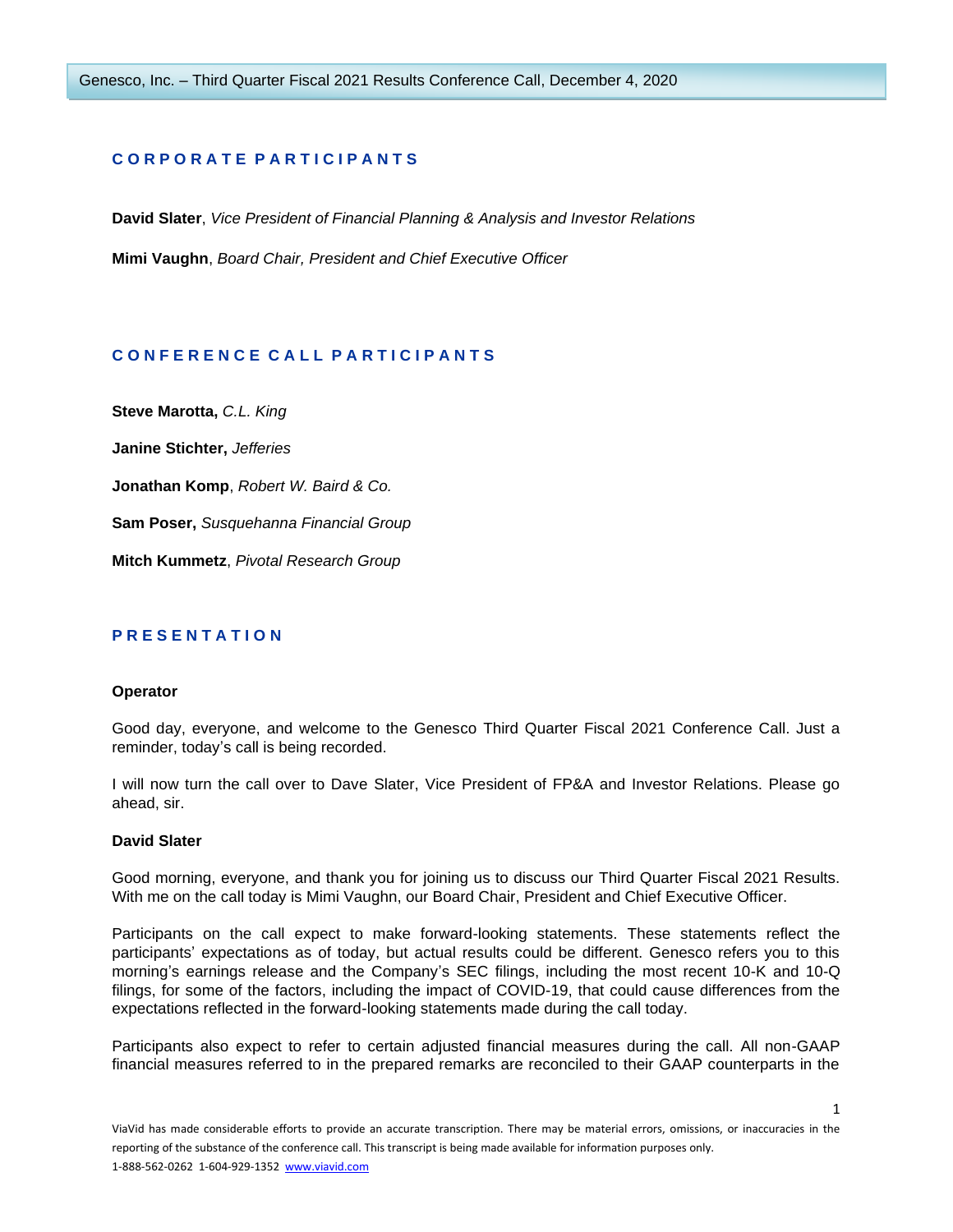attachments to this morning's press release and in the schedules available on the Company's homepage under Investor Relations in the Quarterly Earnings section.

I want to remind everyone we have posted a presentation summarizing our results that is accessible on our website.

We hope you're all staying safe and healthy.

Now, I'd like to turn it over to Mimi to discuss the quarter and the current outlook for the holiday season.

## **Mimi Vaughn**

Thank you, Dave. Good morning, everyone. Thanks for joining us today.

As we announced earlier this week, we are pleased to report that Tom George has been appointed Interim Chief Financial Officer of Genesco, replacing Mel Tucker, who stepped down last month. Tom has almost 30 years of CFO experience and deep roots in brands and retail, most recently in footwear at Decker Brands. We look forward to adding Tom's valuable expertise to support the continued growth of our business and very much look forward to Tom joining our Leadership Team.

Tom's appointment is effective December 14, and in the interim, I have assumed the responsibilities of Chief Financial Officer, working closely with Dave, Brent Baxter, our Chief Accounting Officer, and Matt Johnson, our Treasurer, who, together, have formed the office of the CFO. These leaders, and the rest of our talented Finance Team, are ensuring that the transition will be seamless. Dave will return later in the call to review the financials.

I'm incredibly pleased with how well our organization performed during the third quarter, as we navigated through a back-to-school season like none other. It's a privilege to lead a team that is facing the challenges brought by COVID-19 head on, serving our consumers extremely well through digital and omnichannel, making progress on our strategic initiatives, and quickly returning the Company to profitability. Through all this, we continue to operate with protocols to ensure our highest priority, the health and safety of our people and customers.

As you'll hear today, Journeys and Schuh, our businesses serving teens and young adults, that represent a large majority of our revenue, have both performed well under recent pressure. This speaks to the strong strategic market positions both concepts have built over time and their ability to capitalize on the accelerated shift to online spending. In today's channel-less world, where there are no barriers to shopping anywhere the consumer wants, Journeys and Schuh's recent performance underscores the tremendous loyalty they've developed with their customers and the compelling propositions they offer to new customers. Johnston & Murphy enjoys a strong strategic position, with great heritage, as well. However, the pandemic has hit J&M's dressier competitive space harder, extending the timeframe for turning this business around. All in all, our teams executed with excellence, managing their businesses well, as they reacted to rapidly changing dynamics during the quarter.

In the U.S., there was nothing normal about the cadence of back-to-school. The selling season, that's usually marked by a sharp acceleration in weekly sales starting in late July and running through Labor Day, did not pack the punch that it usually does, as school districts across the country delayed or suspended the return to in-person learning. As we expected, we did see an extension of the selling season through September and into October. However, in total, back-to-school was down year-over-year and more heavily tilted to online. Meanwhile, back-to-school timing in the U.K. was consistent with historical patterns, but far more consumers shopped online for their school needs than ever before.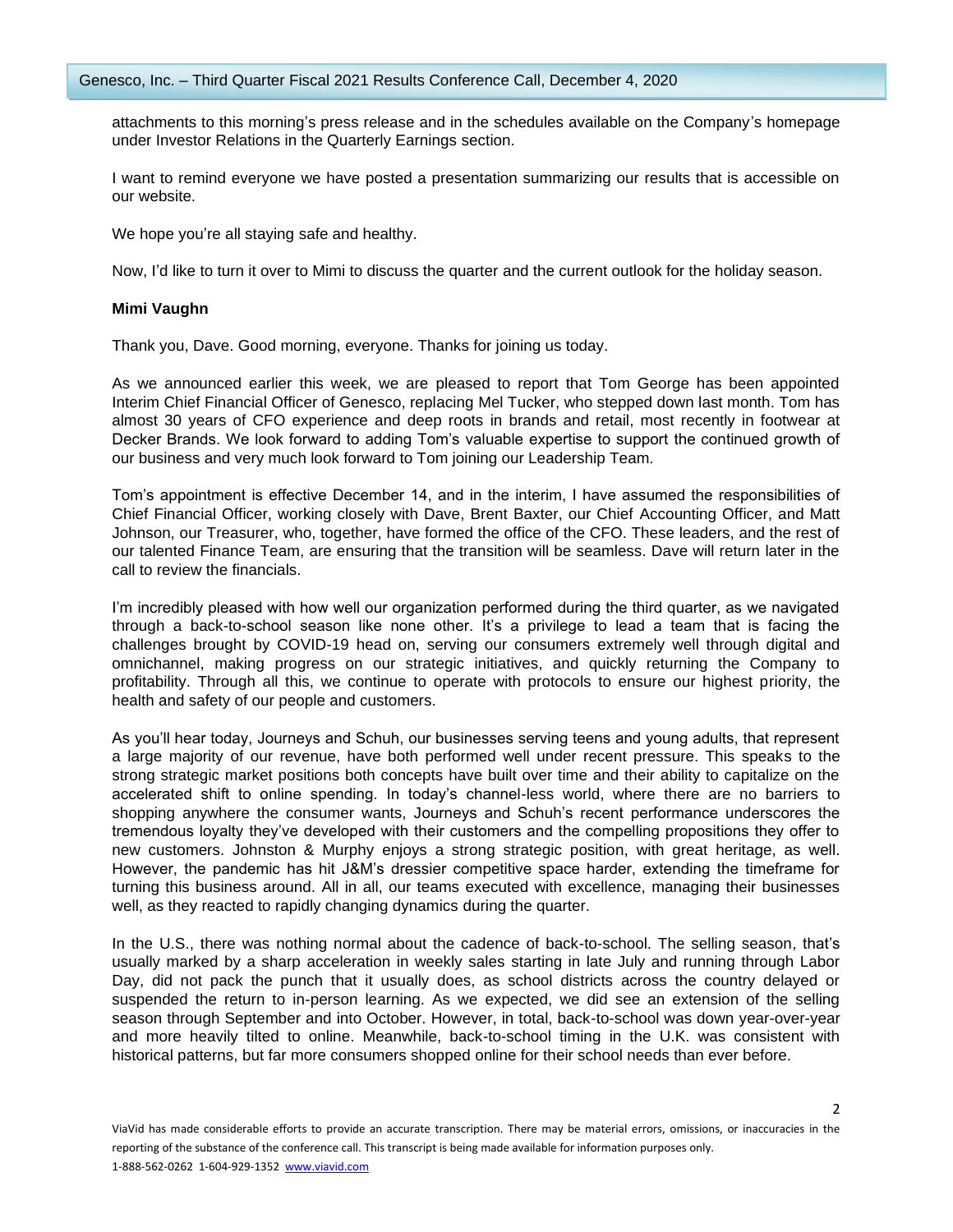Stores were open for about 95% of the possible days in the quarter, compared to about 70% during the second quarter. While we continue to face traffic levels that are down well into the double-digits, our store teams are driving record levels of consumer conversions that help to materially offset this headwind.

Our businesses online, on the other hand, experienced strong gains in both traffic and conversion. We've said before our e-commerce sales were nicely profitable prior to the pandemic, and as we reap benefits of the many investments we've made, e-com is driving even greater profitability. New customers continue to deliver increased volumes, as new website visitors were up almost 40%, driving an almost 60% in new customer purchases.

The combination of these drivers led to a total revenue decrease of 11% year-over-year. This result was better than we expected, due mainly to stronger sales at Journeys, and represents a meaningful improvement from last quarter's 20% decline. The drop in store volume was partially offset by another strong quarter of digital growth, with comps up over 60%.

Thanks to decisive cost-cutting actions early in the outbreak, along with one-time benefits, such as rent abatements, total expenses were down a little more than revenue.

While gross margins were down compared to last year, due primarily to lower margins at J&M and a mix shift among our businesses, the drop improved sequentially from the second quarter, as less promotional activity at Schuh was necessary and Journeys' gross margins increased.

With sales and gross margin improving over last quarter, combined with increased profitability in our ecom channel, our bottom line swung solidly back into positive territory. The return to profitability fueled positive operating cash generation in the quarter. Equally encouraging was the health of our inventories, which were down more than 20%, allowing for fresh receipts of holiday merchandise.

In addition, the significant effort we invested with our landlord partners seeking rent abatements during the time our stores were closed paid dividends, and will bring even greater benefit next quarter. We appreciate our landlord partners' willingness to find mutually beneficial solutions and help to expeditiously reach conclusions with those discussions we have not yet concluded.

But, turning now to discuss each business in more detail, Journeys' third quarter results are influenced heavily by back-to-school. With more than two-thirds of elementary, middle and high school students attending school only virtually to begin the year, the quarter got off to a difficult start. Same store sales were down double digits in August, although e-commerce remained strong. The business hit an inflection point in early September as comparisons began to ease, accelerated significantly over the remainder of the month, and remained strong in October, as we captured our fair share of late back-to-school demand. While we were not able to fully make up for the lost volume in August, we were encouraged that store comps were nicely positive in both September and October, and e-commerce growth was even stronger than earlier in the quarter.

Comfort continued to be the fashion choice with the pandemic, and Journeys' offering of casual product resonated strongly with consumers. While teens always had a big complement of fashion athletic footwear in their closets, when fashions swings toward non-athletic, or what we call casual footwear, Journeys is especially well positioned among its competition to deliver this assortment. This spring, a range of comfortable sandals and other casual products sold through well. This fall, our consumers' appetite for boots began early and more robustly in the season than we have seen in many years. While the casual part of Journeys' assortment has been gaining ground over fashion athletic all year, Q3 delivered the larges quarterly growth so far. These gains have been especially pronounced in women's and kids, as we've seen throughout the year.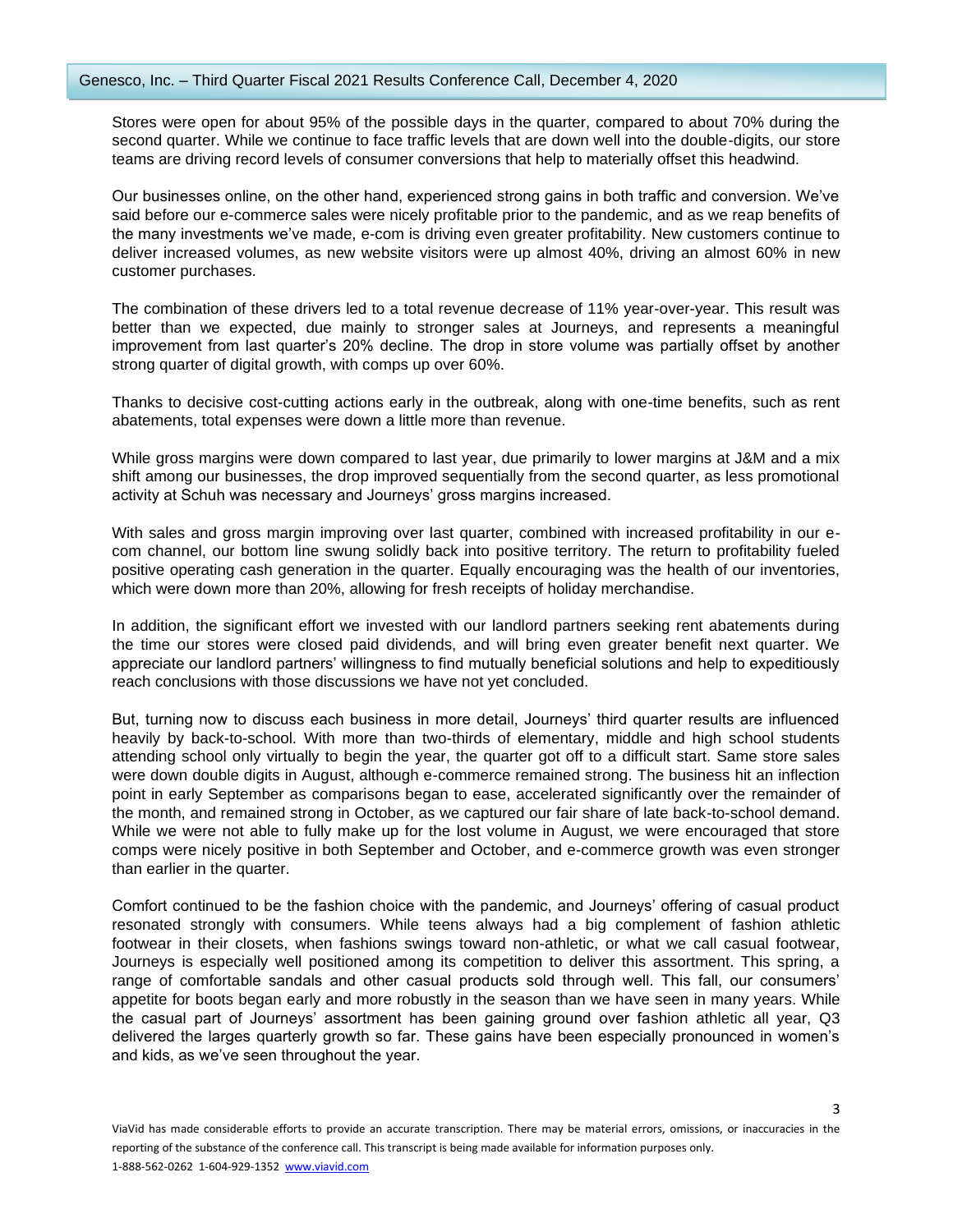## Genesco, Inc. – Third Quarter Fiscal 2021 Results Conference Call, December 4, 2020

On the other side of the Atlantic, back-to-school at Schuh unfolded similarly to previous years, with schools starting on time and most students returning to in-person learning. However, in terms of consumer digital behavior, it was more extreme, as significantly more back-to-school spending shifted online in the U.K. With its best-in-class digital capabilities, Schuh was ideally positioned to capitalize on this digital shift and capture the vast majority of lost store volume through digital sales. E-commerce generated almost 45% of Schuh's sales in the quarter, even with most stores being open. While store traffic was still down considerably, back-to-school gave consumers a reason to shop and helped drive traffic increases—decreases to less negative levels. The blend of better store and much better online sales allowed Schuh to gain market share during the quarter.

With positive comps in total and only a slight decline in year-over-year revenue from closed stores, coupled with cost savings, Schuh delivered a solid year-over-year operating profit increase, a noteworthy achievement under difficult conditions. With less competitive discounting pressure and more scarcity in supply of the brands it sells, Schuh pulled back significantly on promotional activity versus the second quarter, which helped performance, as well. Like Journeys, Schuh's casual assortment gained ground over its fashion athletic assortment, with boot sales driving a good portion of the pickup.

While performance improved from the second to the third quarter with the introduction of its fall assortment, Johnston & Murphy continues to find itself in a tough environment. Its customer has fewer reasons to shop, with many continuing to work from home and most large social gatherings and events postponed or cancelled. In addition to store traffic being down over 50% for the quarter, some of J&M's airport and street locations have yet to reopen, which further impacted retail sales. A bright spot was boot sales, which began selling earlier in the season this year.

While J&M historically has been known for its dressier product, the team initiated work years ago to evolve Johnston & Murphy into a full lifestyle brand, with a range of footwear and apparel offerings from dressier to more casual. Highlighting the traction we've already made, casual and casual athletic represented about 60% of footwear during our last fiscal year, and apparel and accessories drove 40% of total sales.

Looking forward to the coming year, J&M has focused 90% of new product development on the expansion of its casual offering, to include casual athletic, leisure, rugged outdoor, and performance, which follows upon its highly successful re-entry into golf this spring. Leading these efforts is a new Head of Product Development, who joined J&M earlier this year, and brings a successful track record developing casual brands.

As the J&M customer returns to work and socializing, which we hope, with the recent medical advances, will be sooner than later, J&M's assortment will be ready for the post-pandemic lifestyle.

Turning now to the current quarter, we believe we have the right assortments and are ready for this holiday season. That said, consumer demand has been very different this year due to the pandemic and its impact on consumer behavior and the economy, which has caused us to take a conservative approach to our outlook.

In November, we faced headwinds from the re-closure of stores in North America and the U.K., as we carefully monitor and adhere to each country's and region's health requirements, and as a result, were closed for more than 10% of the possible operating days in the month. The biggest impact was in England and Ireland, where we had the best potential to make up some of these sales online, and most stores have reopened at this time.

Following strong gains in September and October, sales moderated and November got off to a slower start against robust comparisons a year ago. We were encouraged to see trends improve quite a bit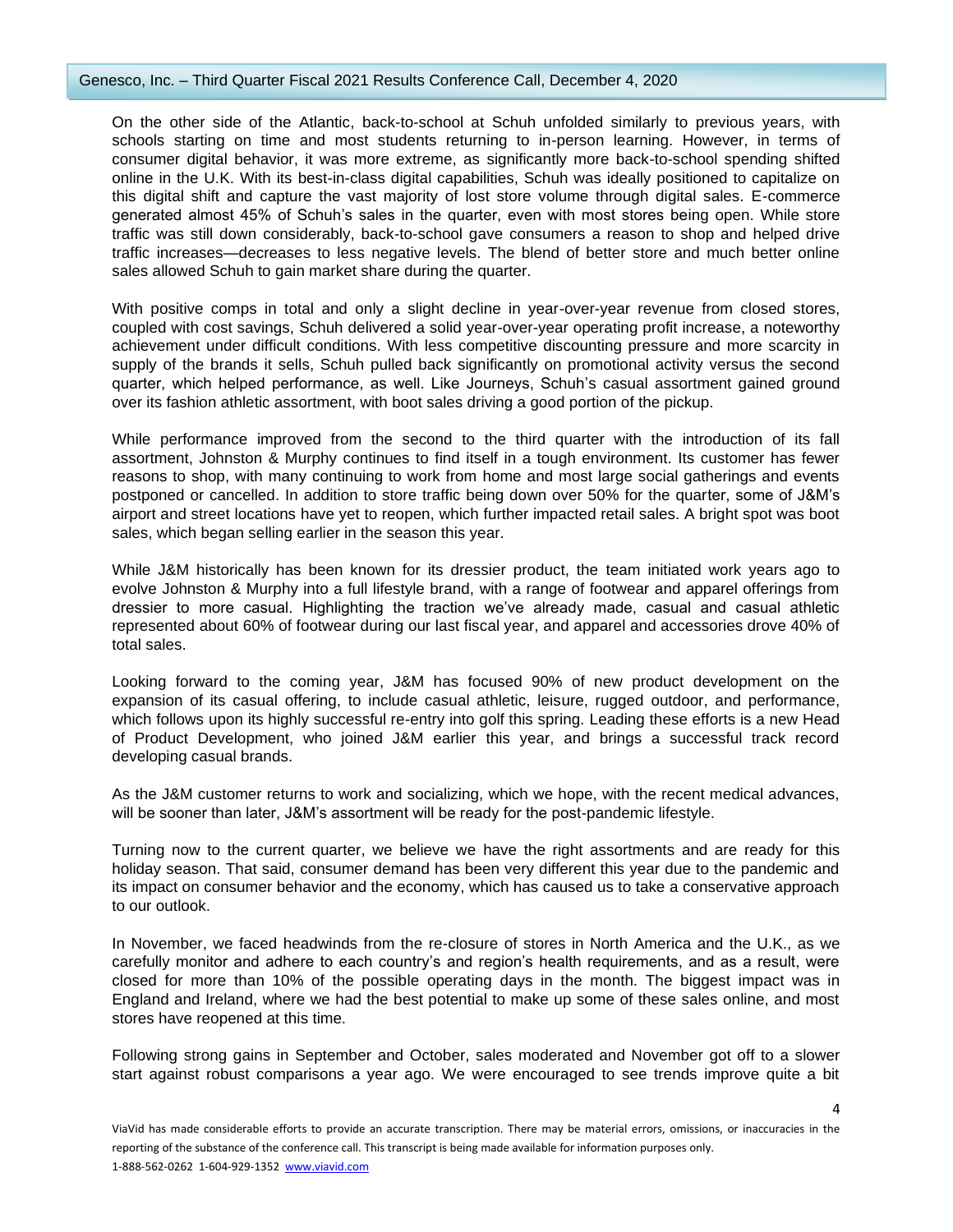around mid-month, providing the business with good momentum heading into Black Friday. For the Black Friday weekend itself, as expected, traffic was more subdued than usual. In spite of the choppiness, November sales were in line with our expectations, with an even heavier mix of digital versus store sales. Unlike prior years, most retail venues, and almost all of our stores, were closed on Thanksgiving Day.

The lion's share of the holiday season remains ahead of us. Outside of Cyber Week, digital sales are normally strongest during the earlier part of December. Our holiday store volume is typically concentrated in peak days and weeks between Thanksgiving and Christmas, and builds as the month progresses. Whenever and however the consumer decides to shop, we believe we're set up well to meet the demand, thanks to investments we've made in technology to drive growth across e-commerce and in our stores. With recent investments across mobile, our platforms, our websites and our distribution centers, we're prepared to handle what we anticipate will be record holiday digital volumes.

We've helped the customer adjust to the pandemic online by introducing services like Klarna at Journeys this summer, which is a pay-in-four-installments option, that is driving much larger transaction size, and offering technology on our websites that help customers determine what size is best to order.

With the ability to fulfill online orders via our distribution centers, or from any of our almost 1,500 store locations, we're well positioned to meet the surge in demand. Earlier this year, we upgraded our inventory locating and order brokering system to provide greater inventory accuracy, which is critical during this peak sales period. This system also allows functionalities, such as tiering stores, to protect inventory in our highest volume stores, enabling us to better to optimize sales across our network.

Even with the acceleration in online demand, the majority of holiday sales will still take place in our physical locations. Our stores become even greater strategic assets as we get closer to Christmas and customers don't want to risk online orders not arriving in time. This is the first year we'll have holiday comparison data in our workforce management system since we implemented it last year. This technology proved invaluable in managing the unusual traffic patterns during back-to-school and will enable us to rapidly add or remove labor to optimize store staffing levels during this unusual holiday season.

Thanks, in part, to changes in our compensation programs this year, we've reduced turnover meaningfully and have a more tenured, more experienced workforce on our sales floor for holiday, ready to provide the excellent customer service we're known for. This holiday will be about execution, something we do well, that will differentiate us among others.

We've also developed some terrific marketing campaigns, adjusted for what we've learned during the pandemic, to drive traffic and sales in this important holiday selling season. We've increased digital marketing spend substantially and are leveraging our CRM systems to inform our digital, social and other advertising efforts.

Thanks to our competitive strength, we've navigated well through extraordinary market conditions this year, including back-to-school and back-to-work uncertainty, and will continue to navigate through this unusual holiday season. As conditions normalize and we make further progress on our strategic initiatives, I am confident we'll emerge strong and be well positioned, with more than enough liquidity to take advantage of the many opportunities the pandemic has presented.

To conclude now, I'd like to recognize and to thank our employees across our Company, especially those in our stores and field, in our call centers and distribution centers, for your dedication, skill and ingenuity. We appreciate your efforts all year round, but really especially in this busy holiday season in the midst of the pandemic, when I'm certain you'll go the extra mile to delight our customers. I'm also so proud of the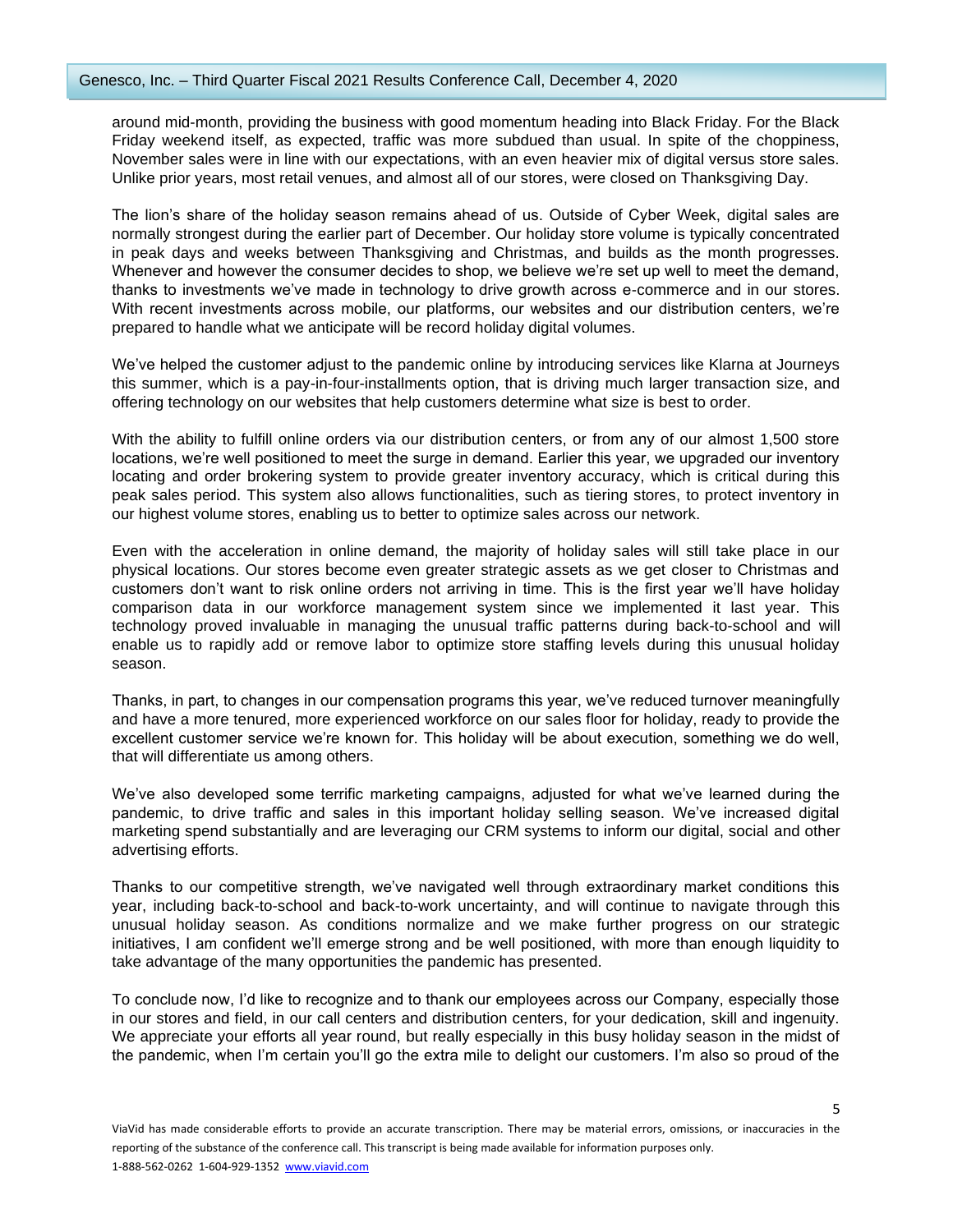work our teams are doing in the communities we serve, including donating shoes and masks and supporting our diversity and inclusion initiatives.

Finally, we wish you and your families happiness and good health this holiday season.

With that, I'll pass the call back over to Dave.

#### **David Slater**

Thank you, Mimi.

We were very pleased, under the circumstances, with our performance in Q3, and the return to profitability against the backdrop of the pandemic. Q3's sequential improvements, compared to the prior two quarters in both revenue and gross margin, along with a lower tax rate and a small pickup in SG&A drove results back to nicely positive levels, with adjusted EPS of \$0.85, compared to \$1.33 last year.

For the third quarter, ending cash was \$115 million, with borrowings of \$33 million, for a net cash position of \$82 million, just a little below second quarter's levels. We entered the quarter with \$299 million of cash, and during the quarter operations generated \$5 million, while we spent \$8 million on capital projects and paid down \$178 million in borrowings, using \$184 million in total. In addition, we continue to have outstanding rent payables, as we remain in active negotiations with a number of our landlords.

While the business environment continues to be fluid, we are confident we have adequate liquidity to navigate these challenging times, and decided to pay down the majority of our revolver balances in both North America and the U.K. during the quarter. As a reminder, earlier this year, we increased our North American ABL borrowing capacity to \$350 million, and in Q3, we secured a new ₤19 million U.K. facility, replacing an expiring one.

Turning to the specifics of the quarter, consolidated revenue was \$479 million, down 11%, compared to last year, driven by lower back-to-school revenue, continued pressure at J&M, and the impact from store closures during the quarter. A robust e-commerce comp of 62% was offset by a decline in store revenue of 22%, driven by a comp decline of 18%, while our stores were closed for 5% of the possible operating days during the quarter. Digital sales increased to 21% of retail business from 11% last year.

Our comp policy removes any stores that are closed for seven consecutive days and, therefore, we are providing both overall and comp sales by business, to give better insight into performance.

Overall sales were down 10% for Journeys, with comp sales down 6%. While store traffic was down well into double-digits, much higher conversion and transaction size lifted Journeys' comps. At Schuh, overall sales were down 3%, while sales were up 1%. At J&M, overall sales were down 45% and comp sales were down 43%. At Licensed Brands, overall sales were up 91%, due to the Togast acquisition.

Consolidated gross margin was 47.1%, down 210 basis points from last year, 100 basis points of which was related to J&M. Consistent with last quarter, increased shipping to fulfill direct sales pressured the gross margin rate in all of our businesses, totaling 50 points of the total overall decline. Journey's gross margin increased 110 basis points, driven by lower markdowns. Schuh's gross margin decreased 320 basis points, more than half of which was due to increased e-com shipping expense, with the balance due to higher penetration of sale product. J&M's gross margin decrease of 1,370 basis points was due to more close-outs at wholesale, incremental inventory reserves and higher markdowns at retails. Finally, the combination of lower revenue at J&M, typically our highest gross margin rate of our businesses, and the revenue growth of Licensed Brands, typically our lowest gross margin rate, negatively impacted the overall rate mix.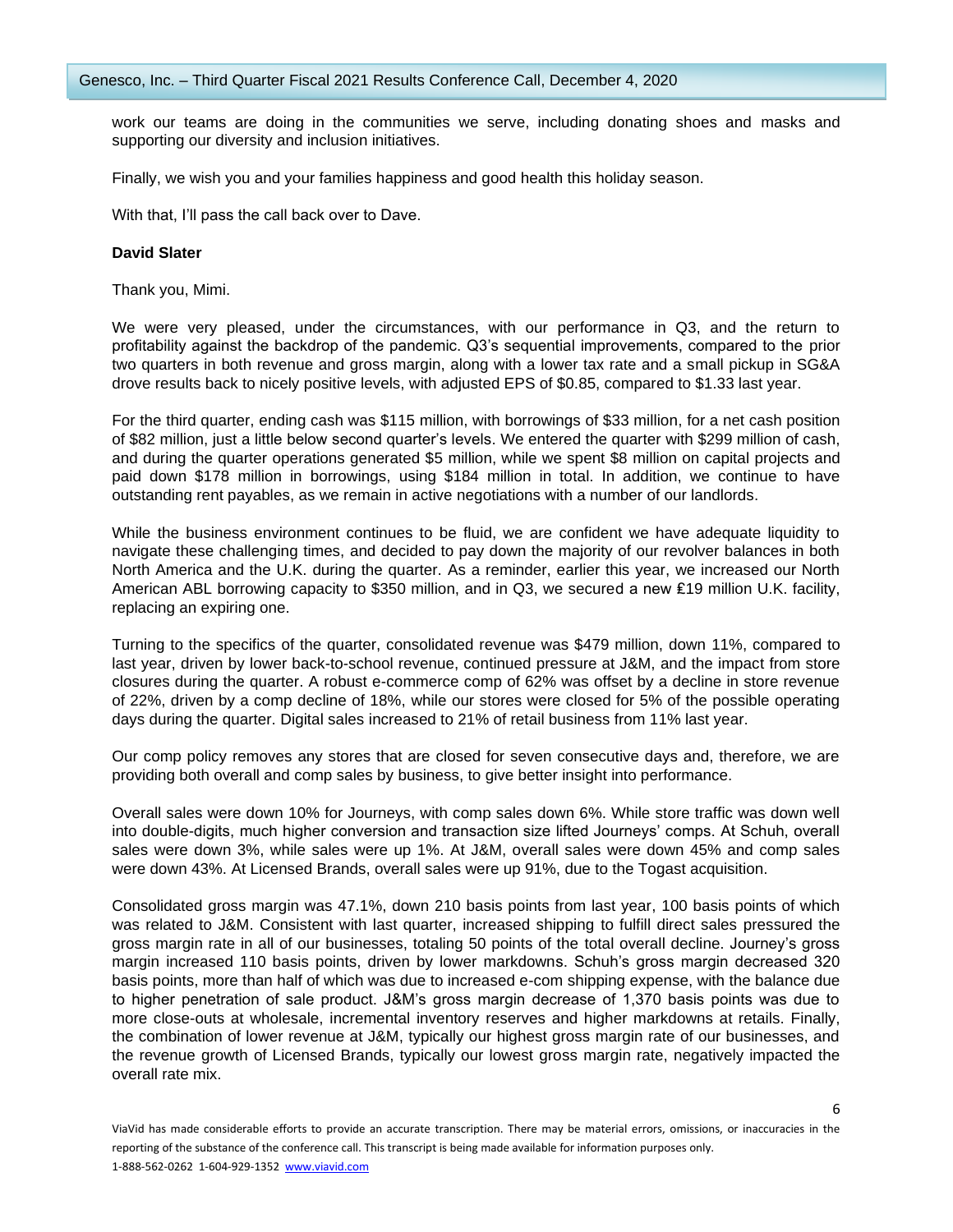Adjusted SG&A expenses down 11%, and as a percentage of sales levers 10 basis points to 44.1%, as we realized the collective benefits of our organization's disciplined actions to manage expenses and relief from government programs. The largest year-over-year savings came from occupancy costs, driven in large part by the execution of \$7 million of rent abatements with our landlord partners who provided support for the times when stores were closed, and savings from the U.K. government programs which provide property tax relief. The next largest areas of savings came from bonus expense and the reduction in store selling salaries. Compensation expense benefited from reduced operating hours and government salary relief provided in Canada and the U.K.

Given the added cost of driving customer traffic to our stores and websites, our organization is intently focused on the strategic initiative of reshaping the cost structure. One of the most impactful areas has been a multi-year effort centered around occupancy costs, and we have achieved even greater traction this year with the pandemic.

In addition to the rent abatement savings, we have negotiated 58 renewals year to date and achieved a 28% reduction in cash rents, or 27% on a straight line basis in the U.S. This was on top of an 11% cash rent reduction, or 8% on a straight line basis, for 160 renewals last year. These renewals are for an even shorter term, averaging approximately one-and-a-half years, compared to the three-year average we saw last year. With almost a third of our fleet coming up for renewal in the next 24 months, we should make substantial progress here.

In summary, the third quarter's adjusted operating income was \$13.9 million, versus last year's adjusted operating income of \$26.7 million. Both Schuh and Licensed Brands generated operating income increases over last year, while Journeys was lower and J&M saw the largest year-over-year decline.

Our adjusted non-GAAP tax rate for the third quarter was 4%, reflecting the impact of foreign jurisdictions for which no income taxes were recorded.

Turning now to the balance sheet, Q3 total inventory was down 22% on sales that were down 11%. Journeys' inventory was down 28% on sales that were down 10%. Schuh's inventory was down 22%, with sales that were down 8% on a constant currency basis. Both Journeys and Schuh will continue to chase inventory during Q4, adding fresh merchandise, to increase these levels. J&M's inventory was down 3% on sales that were down 45%, reflecting the pack-and-hold inventory and a level of reserves we believe will be adequate to better right-size the current inventory levels.

Capital expenditures were \$8 million, as our spend remains focused on digital and omnichannel, and depreciation and amortization was \$11 million. We closed seven stores and opened seven during the quarter.

Given the continued uncertainty due to the pandemic, we are not providing guidance this quarter, but will share some current thoughts on the business going forward.

Q4 revenue usually is dependent upon performing well during what are traditionally the peak volume times of the holiday season. This year, we are more conservative about those consumer peaks materializing. Therefore, thinking about revenue, the year-over-year percentage decline in overall sales in the fourth quarter could be just a little bit more than the decline in the third quarter as a result of this. That said, if consumer demand is stronger during the peaks, we believe we are well positioned to capture our fair share, which would result in us exceeding these levels. This does not contemplate any additional store closures or restrictions beyond what we know today, which could be a bigger headwind. For the month of November, stores were open for about 88% of the possible operating days, and currently 97% of our stores are open. Stores have also been operating on more limited hours.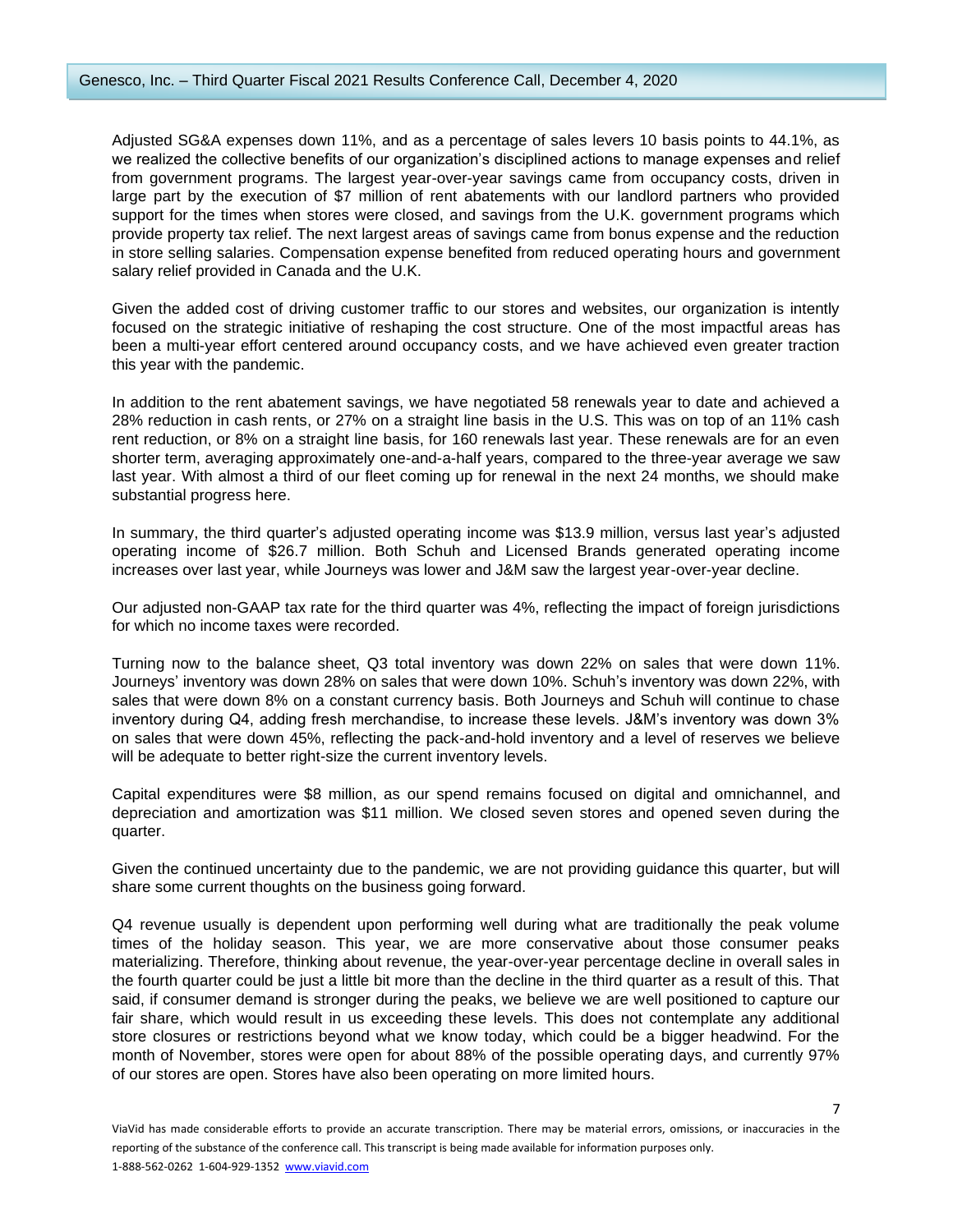Gross margin rates, versus last year, for Q4 should be in the range of the decrease we saw in Q3. The Q3 headwinds of higher e-commerce penetration, J&M gross margin pressure and the negative impact from the mix businesses, we expect will persist into Q4.

We expect SG&A in Q4 to leverage quite a bit from last year's levels, as we continue to benefit from ongoing cost-reduction efforts and get some substantial help from rent abatements.

While the annual tax rate is expected to be approximately 18%, I'd like to highlight that in the fourth quarter, we expect it to be approximately 40%.

In conclusion, I would like to echo Mimi's comments on our amazing teams who have executed so admirably throughout this entire year. From store closings and re-openings, through an unprecedented back-to-school season, and now in the middle of the most important holiday season, the talent and perseverance shown during this challenging year leaves me with much to be admired and appreciated.

This completes our prepared remarks. At this time, I would like to turn the call back over to the Operator for questions.

## **Operator**

Thank you. At this time, we'll now be conducting a question-and-answer session. If you would like to ask a question, please press star, one from your telephone keypad, and a confirmation tone will indicate your line is in the question queue. You may press star, two if you would like to remove your question from the queue. For participants using speaker equipment, it may be necessary to pick up your handset before pressing the star keys. One moment, please, while we poll for questions.

Thank you, and our first question comes from the line of Steve Marotta with C.L. King. Please proceed with your questions.

#### **Steve Marotta**

Good morning, Mimi and Dave. Congratulations on the terrific execution in the third quarter.

## **Mimi Vaughn**

Thank you.

## **Steve Marotta**

I've got a couple of questions, and you've probably already incorporated this into what was a cursory fourth quarter guidance, but as far as increased shipping costs go during these peak weeks, can you talk a little bit about how that's affecting the margin, if you could potentially quantify that, or maybe you're avoiding it in some fashion? If you could talk to that costs specifically, that would be helpful.

## **Mimi Vaughn**

Yes, let me sort of just start talking about our overall relationship, because we spend a lot of time focused on making sure that we could not only have enough shipping capacity—I know there's been a lot of conversation out there about various retailers hitting capacity limits—but we work with Federal Express. We actually changed over to a Federal Express relationship a number of years ago, and it's been really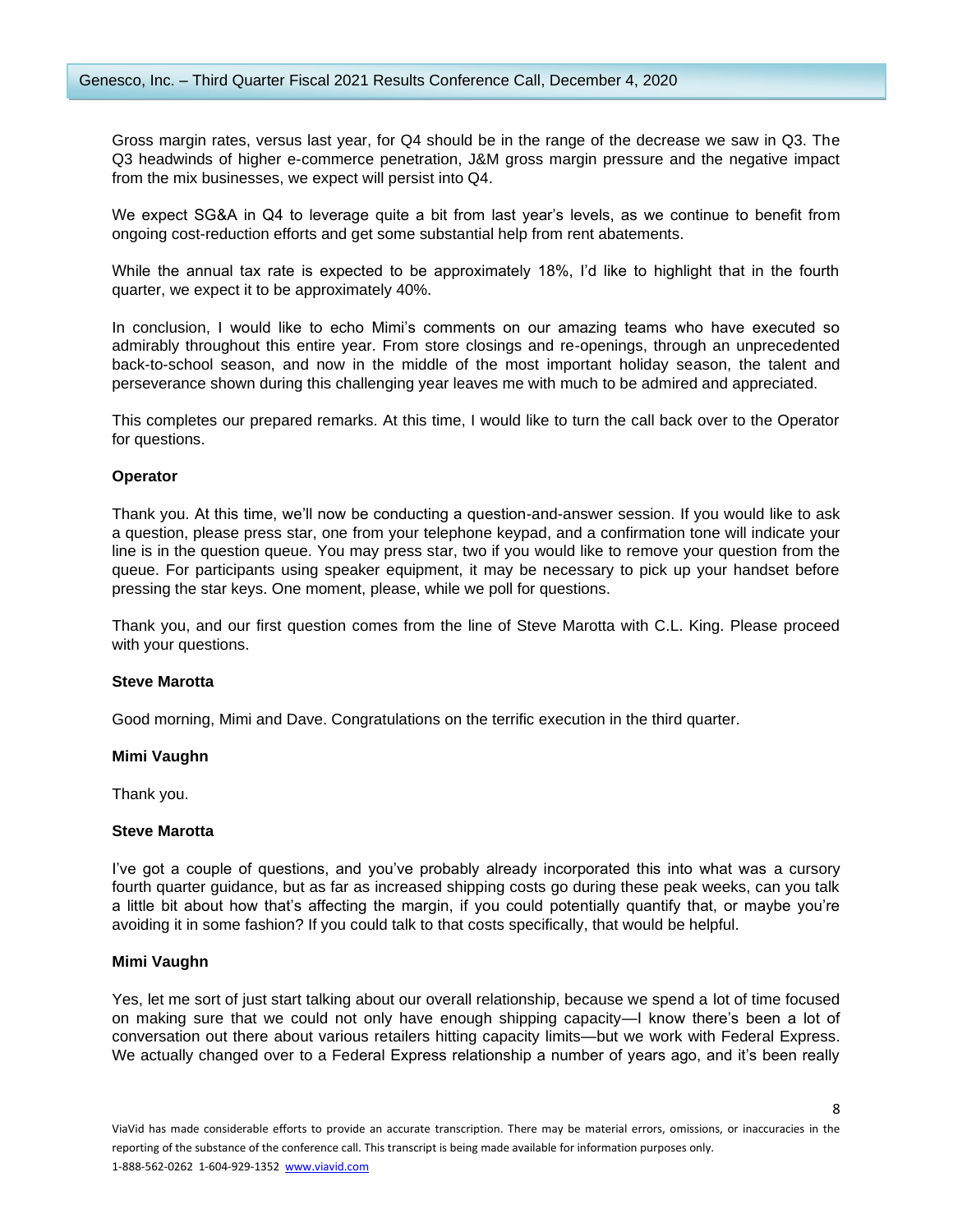positive. We are not concerned about hit any caps. We indicated what volume we thought we would hit early, very early in the fall, and so far we've been executing well against that.

Certainly, we do have more shipping expense within our P&L because our digital penetration is so high, but part of what we are seeing is that we are increasingly more profitable, because we're amortizing the fixed expenses of digital. If we look at our last quarter, we more than doubled our e-commerce profitability because of that, and so we were in a good position to have the operating positive e-commerce economics prior to the pandemic, and what the pandemic has done has only enhanced our ability to gain profits out of this channel.

Dave, I don't if you'd add anything to that.

## **David Slater**

Yes, I would say that, Steve, we're not likely to quantify the expected impact in Q4, but that is definitely something that will pressure our margin rate as we head into the holiday season.

## **Mimi Vaughn**

Yes, it was 50 basis points in the third quarter, so we'll expect that the penetration won't quite be as high in the fourth quarter, because penetration is usually higher, anyway.

## **Steve Marotta**

That's very helpful. Looking ahead to the next back-to-school season—you mentioned currently that comfort and casual are working well, that is no huge surprise—given how different this season is, is it possible—you don't have to tell me what they are, but is it possible to glean any changes, or potential future changes, in consumer fashion preferences that can be applied to next year and next back-toschool season …

#### **Mimi Vaughn**

Yes, sure.

## **Steve Marotta**

… or is there so much noise, that it's simply impossible.

#### **Mimi Vaughn**

Well, there's definitely a lot of noise, and I think that's going to be the case for some time to come. I talked a bit about it in our prepared remarks, but our teen is known for going through fashion cycles, and over the years we've talked about lots of different fashion cycles, from surf to skate, to more Gothic, to you name it, and teens are constantly seeking something new. Our latest cycle that we've been talking about has been the retro athletic cycle, and that's been a terrific cycle, because there are lots of brands that have fantastic silhouettes in their portfolios that they've been able to pull out.

We saw earlier this year a bigger shift into casual, and we really define our world in terms of fashion athletic and casual. This year, we saw that sandals were really popular. Our kids are always wearing fashion athletic shoes, but the pandemic steered everybody toward comfort, and our teams found lots of nice product within the casual side of our assortment. We saw that not only in the summer, but we saw early boot sales in the fall, and so the combination of sandals and boots has put our casual as a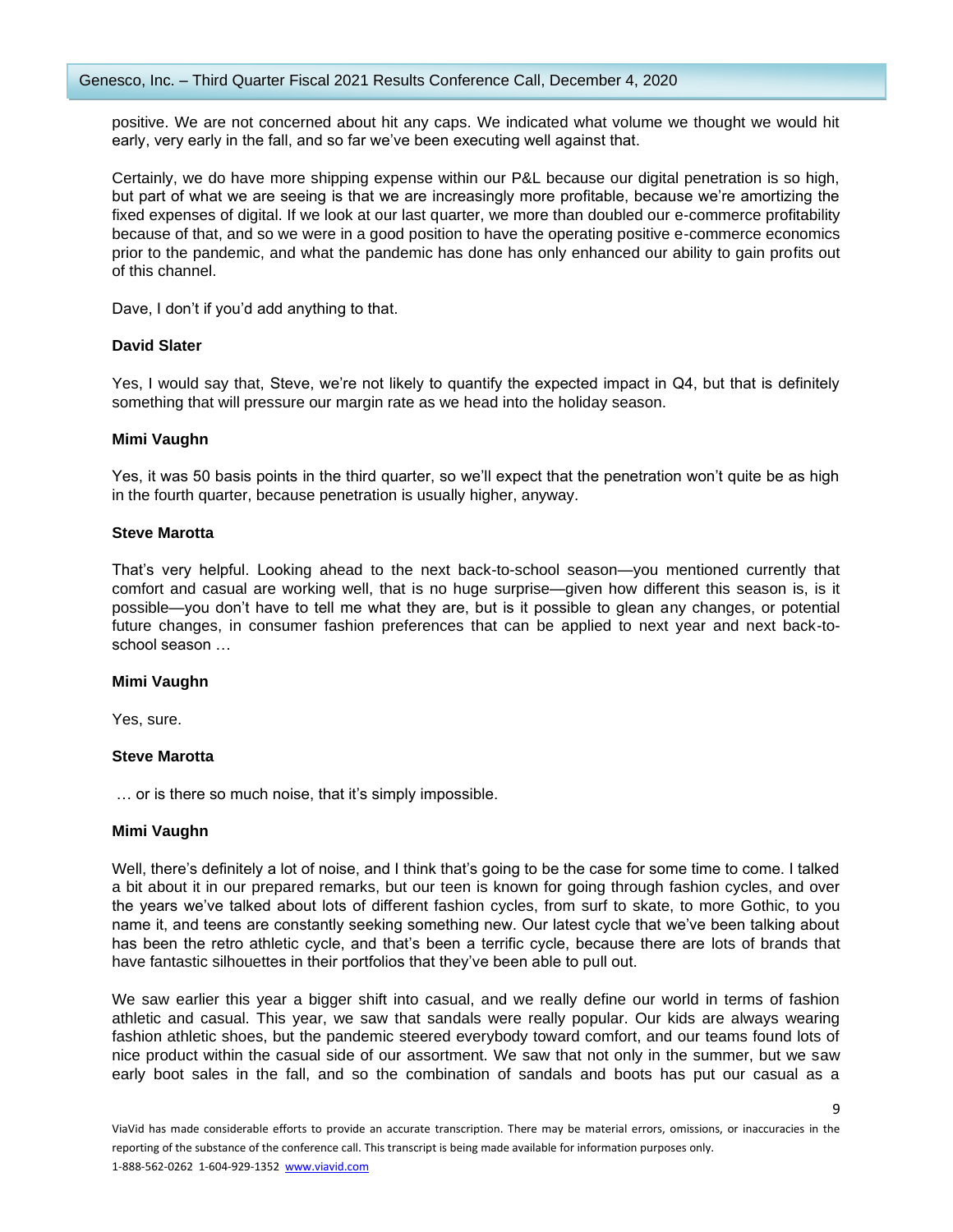percentage of our overall business at a much higher level. Will that stick? We'll see. But, typically, our teen consumer jumps on a trend, stays on that trend for a bit, and we typically have a fairly good sense as to opportunity and upside, and we see that we've got some nice upside in that casual trend. Journeys and Schuh are both uniquely positioned among competition out there. We're in a great position, where we can offer both fashion athletic and casual, and we will move toward whatever brands are most popular with our kids.

## **Steve Marotta**

That's really helpful. Thank you.

## **Operator**

The next question is from the line of Janine Stichter with Jefferies. Please proceed with your question.

## **Janine Stichter**

Hi, good morning. I wanted to ask a little bit more about digital, maybe talk a little bit about some of the omnichannel investments you've been making over the years and how those tend to benefit you for holiday, and then if you could just remind us, by brands, where your digital penetration sits and where you see the most opportunity? Thank you.

## **Mimi Vaughn**

Great. We've had a lot of success with our digital strategy this year. Last quarter, we were up 144%. This quarter, we were up over 60%. Over the last many years, we've been growing at a 15% rate, but last year we said we have an intent to grow digital even to a greater level, and we're growing at a 20% rate. We've invested across a number of areas, it's not just the front end systems, but it's really important to be able to have the right tools to drive traffic and to encourage conversion, and it's important to be investing in the infrastructure, in the order management systems. I talked a little bit about the upgrade we did to our inventory locating systems. It's important to be investing within our distribution centers, and we've made quite significant investments over the last few years in both the Journeys and Schuh distribution centers. We've put in a bespoke e-commerce picking model into Journeys last year. We will be putting in another bespoke—another one of those modules in the coming year. We're going to actually start work on that early in our next fiscal year. So, you roll all of that—and payment is another place. Payment is another opportunity. So, it's no one thing, it's no one silver bullet that allows digital to be successful, but it's investment across all of those areas, and our teams have been focused on each one of those.

Digital penetration by brand is the highest at Schuh. Pre-pandemic—and it's important to talk about prepandemic, because the pandemic has made comparisons challenging with openings and store closings, but pre-pandemic, Schuh's digital penetration was over 25%. In this last quarter, digital was almost 50% of their business, with some stores closed, followed by Johnston & Murphy. The Johnston & Murphy customer likes shopping online, likes taking advantage of perhaps not having to go into a retail venue. Then, Journeys follows up after that. I think that, perhaps, you know, we've seen just—we've seen high growth rates of new customers in both Journeys and Schuh throughout the pandemic. I think there is likely the largest opportunity in those businesses.

## **Janine Stichter**

Great, thanks for all the color, and best of luck for holiday.

## **Mimi Vaughn**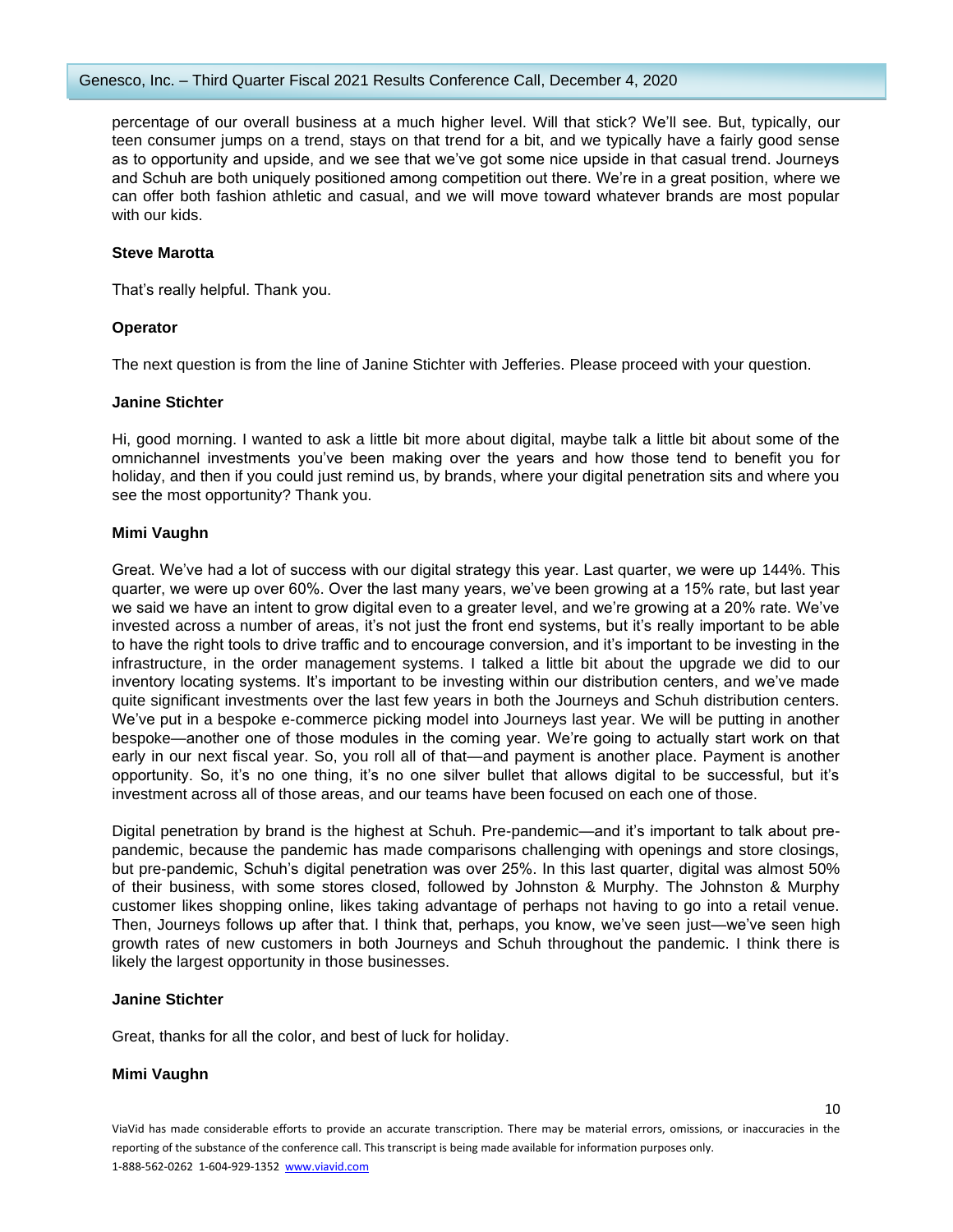Thanks, Janine.

## **Operator**

Our next question is from the line of Jonathan Komp with Baird. Please proceed with your questions.

## **Jonathan Komp**

Yes, hi, good morning, and thank you. First, I just want to ask about the fourth quarter and the commentary you gave. When we think about the trends to date and November being in line with your expectations, is that signaling you're projecting forward a similar trend that you've seen in terms of top line growth, or are you expecting a change during the balance of the quarter?

## **Mimi Vaughn**

Yes. So, Jon, we talked a bit about this, but what we have been seeing is an unusual set of behavior. In the back-to-school time period, we typically have spikes early on during back-to-school and then it trails off in September. We didn't see the spikes this year, but we saw really nice spikes in September and into October. We have also been seeing the consumer choosing to shop during the week, more so than on the weekend. So, what we saw, and what we saw over Black Friday, is that consumers shopped a lot in the week prior to Black Friday. Traffic, overall, was more subdued, and it was more subdued both in stores, and then even on Cyber Monday, because there had been so much shopping pulled earlier and pulled forward. We expect that that's going to happen through the course of the holiday season.

We have a number of really peak days, such as the Saturday before Christmas, and Black Friday is typically one of them, and what we expect to see is something similar to what we saw with back-to-school, where the peaks are not quite as high, but that the valleys get filled in. So, we are expecting—we added all of that up together in our forecast and said let's take a little bit off the peaks and lets fill in some of the valleys and came up with something that was fairly similar to where we had been in the third quarter, with hopefully more of our stores staying open.

I think one of the key things to point out is that it's going to be more online-oriented and we expect that volumes are going to build in stores as we get closer to Christmas. If consumers shop more robustly during those peaks, then it will be higher than what we have laid out, but if the peaks are more subdued, as we're expecting, then that's where we think we will end up.

Dave, will you add anything to that?

#### **David Slater**

Yes, you know, as Mimi indicated, November came in pretty close to where we thought it would be, and that included the impact of the COVID-related closures we saw, mainly in the U.K., and Thanksgiving Day being closed virtually in all locations in the U.S. We said that we would expect Q4 sales to decline just a little bit more than we saw in Q3, the 11% we saw in Q3, and when I say "a little bit more," I mean a couple percentage points more. As Mimi indicated, our focus has really been around the peak days and we're being conservative on the peaks, but if traffic comes in better during those peak times, then our sales will be better. That's really our outlook right now.

## **Mimi Vaughn**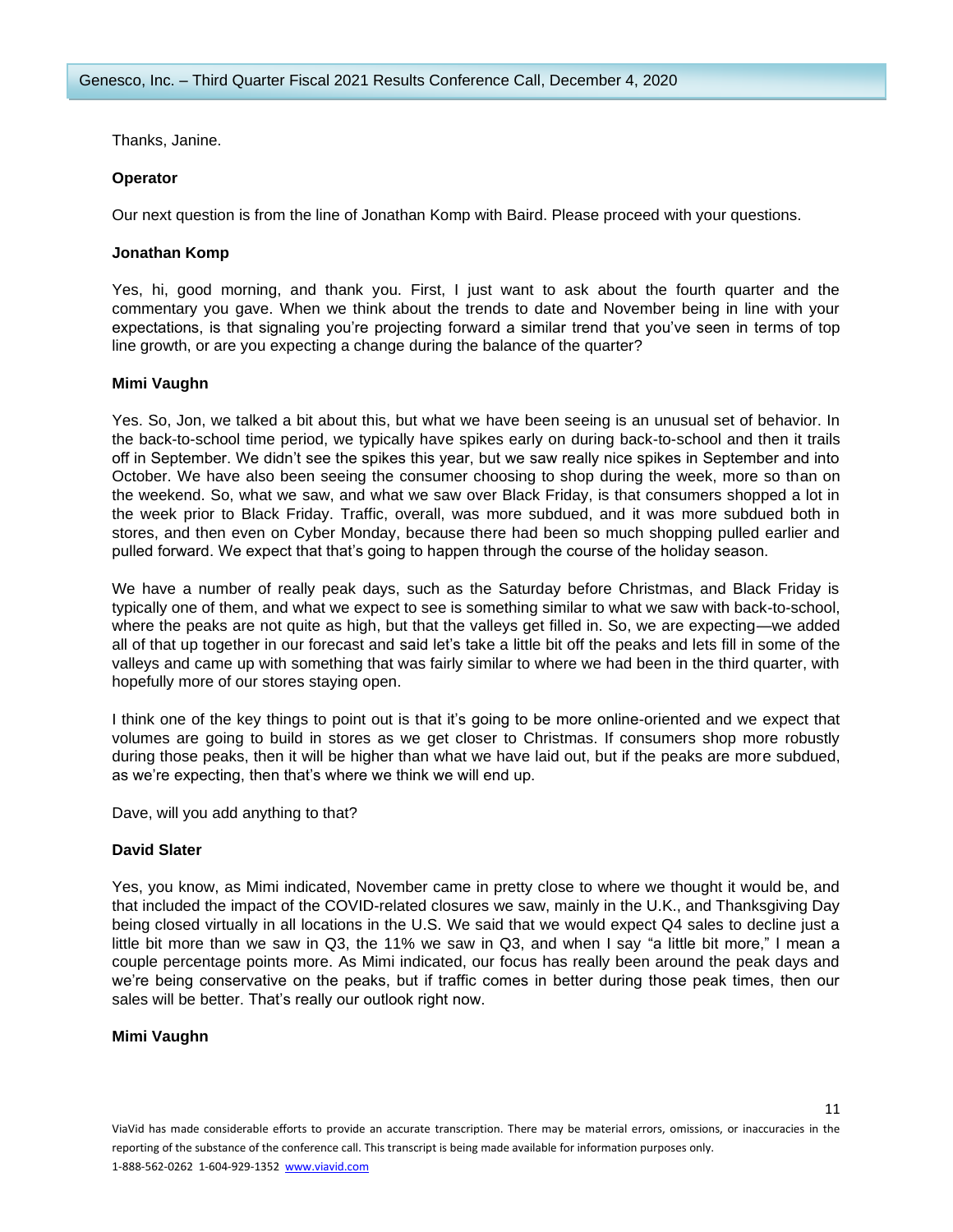And if we get stimulus, that will be more than enough icing on the cake, and so lots of challenges, but also lots of opportunity in the coming holiday season.

## **Jonathan Komp**

Yes, that's certainly helpful, and then maybe a question on SG&A. It sounded like for the fourth quarter, you're signaling more leverage potential, even potentially slightly greater sales decline, so I just want to understand that, and maybe more broadly, the cost structure going into next year. I think it's helpful—in your COVID-related adjustment table in the press release, I think it calls out more than \$20 million year to date, the savings from property tax relief and rent abatements, and just want to ask how you're thinking about the ability to overcome that headwind next year as, presumably, those costs come back in.

## **David Slater**

Yes.

## **Mimi Vaughn**

Why don't you start with SG&A and then maybe I'll jump in on some—start on the cost structure, and I'll jump in on that.

## **David Slater**

Yes, absolutely. First, to address, Jon, your question on the COVID table in the release that we have, or the items that we list on there related to property tax relief and rent abatements, and how I think about rent abatements, it's more of a timing issue than it is of actual savings, because we ended up booking full rent earlier in the year and now we're just getting savings for when our stores were closed, so when stores are opened next year, then the economics should play out accordingly. The U.K. property tax relief, again, is similar. We're getting that relief because our stores were closed, and as stores reopen next year, we should be able to overcome the costs as they come back into our business.

Just as overall thoughts on SG&A and why we think we can leverage in Q4, we're benefiting from a lot of the collective efforts that we took early on in the pandemic around our cost structure and many of those will continue into the fourth quarter. I would say the largest opportunity is going to come from the rent abatements that we are coming to conclusion with many of our landlords, and what we think is that could be more than double the amount of the \$7 million that we recognized in Q3. We really expect our SG&A to leverage quite a bit from last year's levels, even on the lower sales volumes that we expect because of this. It could be as much as 100 basis points, depending on the level of our revenue in the quarter.

#### **Mimi Vaughn**

Just to chime in a bit on the cost structure and the reshaping of the cost structure, I think Dave pointed out—did a good job pointing out how much relief we have gotten outside of these abatements, and that's through the course of the normal renegotiations. Jon, we've talked for a number of years about how, on the renewals that we have been executing, that we have seen rent reductions in the neighborhood of 8% to 10%, but it's stepped up pretty significantly through the course of the pandemic, and I think that that is some acknowledgment of the fact that traffic has been down and we're having to spend more marketing dollars to be able to drive traffic to stores and to our websites. So, that certainly helps the cause.

I do think, as far as cost structure goes, that the growth of our e-com channel, and the size and the scale, will help profitability. There's a lot of investment required upfront, but all the way along, to grow ecommerce, and the more size and scale that you can get, the better the economics end up being, and so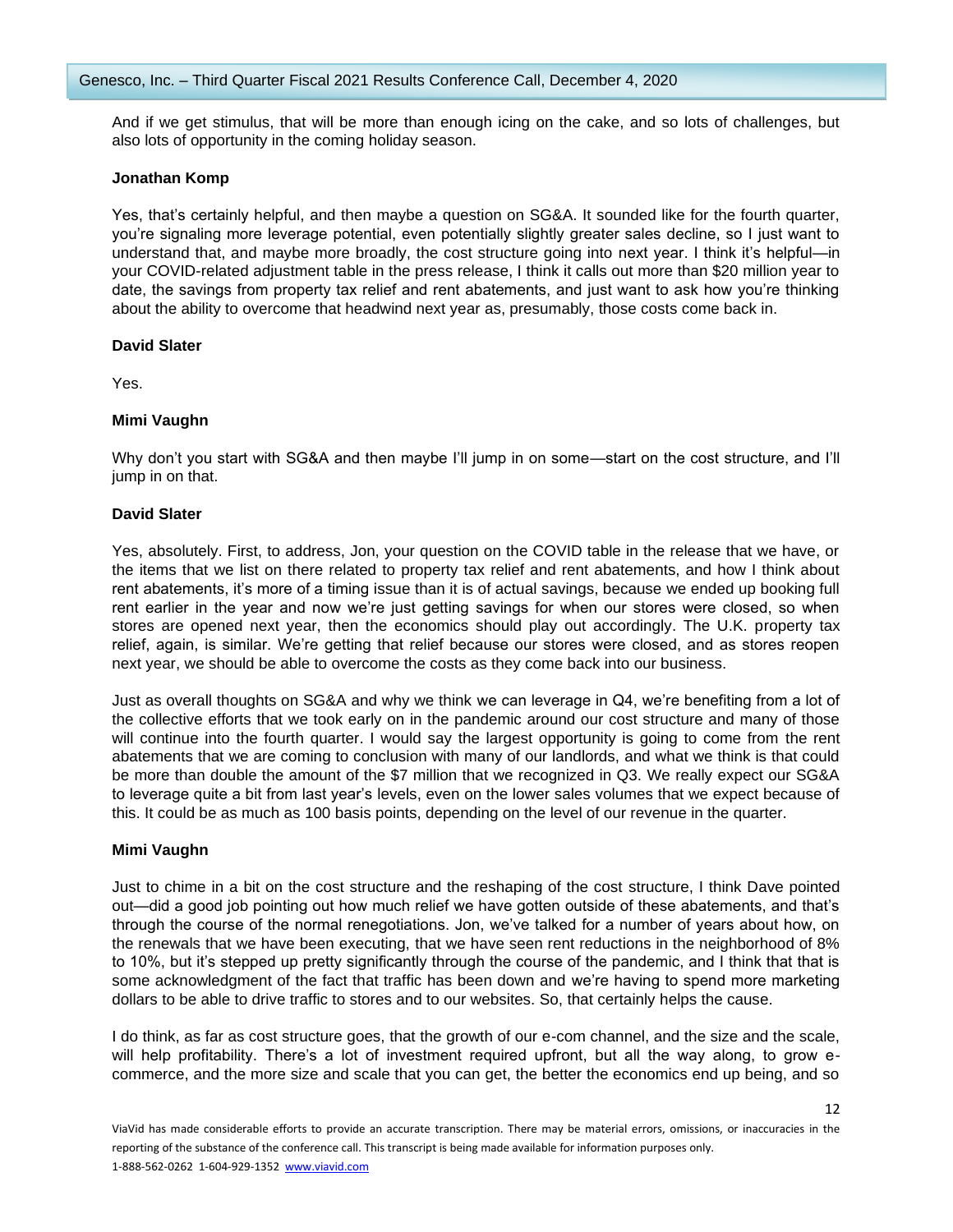that, coupled with some of the rent savings and the cost reductions on the store side, should add up to a positive economic formula.

## **Jonathan Komp**

Okay, that's really helpful. Thank you.

## **Operator**

Thank you. The next question comes from the line of Sam Poser with Susquehanna. Please proceed with your questions.

## **Sam Poser**

Good morning, everybody. Happy Holidays. Thank you for taking my questions. I just want to know—a few just follow-ups. The question was asked what your digital penetration was by banner, by business, and you talked about—you gave the number for Schuh, but you did not give specifics for Journeys and Johnston & Murphy. Please do.

## **Mimi Vaughn**

Yes, sure. Johnston & Murphy, it was in the range of 20%, and Journeys was less than 10% last year. All of our businesses this year, their digital penetration has been higher—and, David, I think you've got the number for the—maybe just talk about the second and third quarters.

## **David Slater**

Yes, obviously, Sam, with stores closed for portions of both—for all the quarters this year, our digital penetration has swung wildly higher, but for the third quarter, Journeys was up almost double of their digital penetration versus last year.

#### **Sam Poser**

So, around—could you just give us what the numbers are?

#### **David Slater**

Yes. So, last year in Q3, the digital penetration at Journeys was 7%, and this year in Q3, it was nearly 14%. For Schuh, last year it was 24% and this year it was 43%, so almost doubling. For Johnston & Murphy, last year it was 18% and this year it was almost 34%. So, big swings this year over last.

#### **Sam Poser**

Also, those businesses grew nicely. So, when you think about just the revenue increase in the digital, and once the stores are fully reopened and traffic sort of improves, how sticky do you think you'll be able to how sticky do you think your e-commerce revenue will be?

## **Mimi Vaughn**

Yes, look, we think that the consumer has tried a lot as far as digital goes this year, and they've liked what they've seen and they've really liked the experiences that they've had. I will give a huge shout-out to our teams for the ability to execute on some of these levels, because in Schuh, for example, last quarter,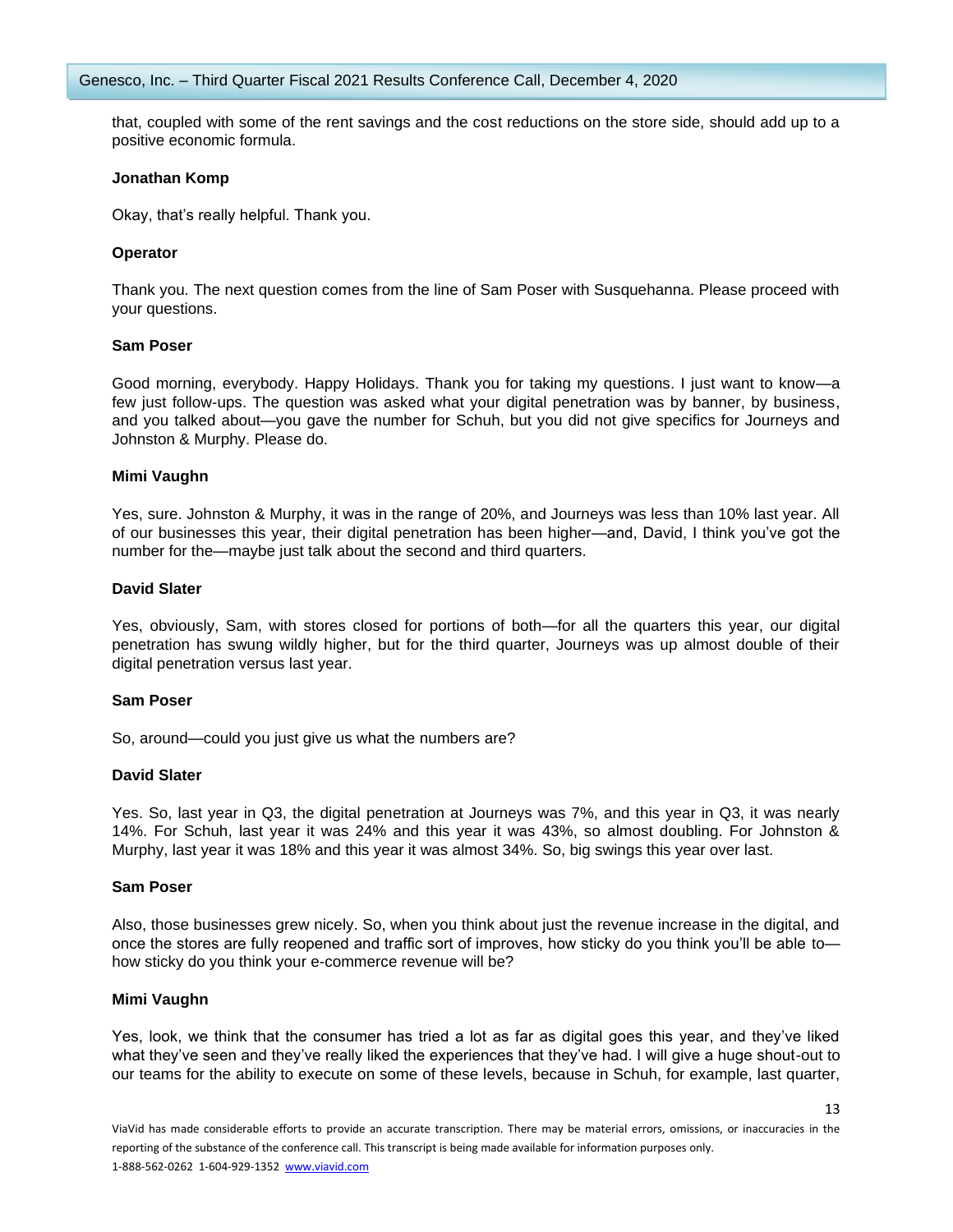e-com penetration was 70%, and in Journeys, it was 20%, and to be able to do—and the growth rates were almost triple their businesses, and to be able to do that and execute well against that and get very high customer satisfaction scores is a good testament to our abilities there. I think that much of that will stick. At the same time, our teen likes coming into our stores and we saw that our digital penetration went down from the time—from the second to the third quarter because consumers have those options.

The way we're thinking about the world going forward, Sam, is however our consumers want to shop with us, we're going to have terrific experiences within the stores and great experiences on our websites, and the consumer will go back and forth seamlessly across the two of them.

## **Sam Poser**

Thanks. I've got a handful of other questions. Number one. You mentioned a level of new customers to your website, but if you think about it again by banner, how many new customers—especially at Schuh and Journeys—how many new customers were new not only to the website, maybe, but also just new to Schuh or Journeys?

## **Mimi Vaughn**

Yes, look, I think we were measuring the website just because there's been such up and down in terms overall closings of stores, Sam. I think that it's just an unusual time for measuring stores, because we've got the pandemic going on and customers, some customers may be reluctant to go ahead and shop within stores. That's why we're really focused on our websites.

The exciting thing about the websites is that you could type anything into your URL and consumers are choosing to come and shop with our concepts, and what we saw, as I called out, a 40% increase in new website visitors, it was pretty equal between Journeys and Schuh. Johnston & Murphy, of course, is a bit less just because of where they're situated from a fashion point of view. New customers drove a large percentage of purchases and were almost 45% of our overall online sales. We take those new customers, we plug them into our CRM systems. We do a lot of work for specific programs and specific journeys to try to get them to purchase again, and the key to getting stickiness is to have the customers have a great experience, have them come back and shop with you again, and then encourage additional purchases, and after a certain number of purchases, we can say that those are—we can define them then as loyal customers.

## **Operator**

Thank you. Our next question comes from the line of Mitch Kummetz with Pivotal Research. Please proceed with your questions.

## **Mitch Kummetz**

Thank you. I've got a few questions of my own, so let me start—and if Tom George is on the call or in the building, welcome, Tom, it's been a while. So, let me start with the fourth quarter outlook. You expect it to be down more than Q3, although it sounds like maybe only by a couple of points, and I get what you're saying about the peaks and valleys, but I'm wondering if the main reason for Q4 likely to be weaker than Q3, in terms of the growth rate, is more about the store open days, that there are fewer store open days in Q4 than Q3, or is it more about the peaks and valleys, at least as it kind of relates to the difference between Q3?

## **Mimi Vaughn**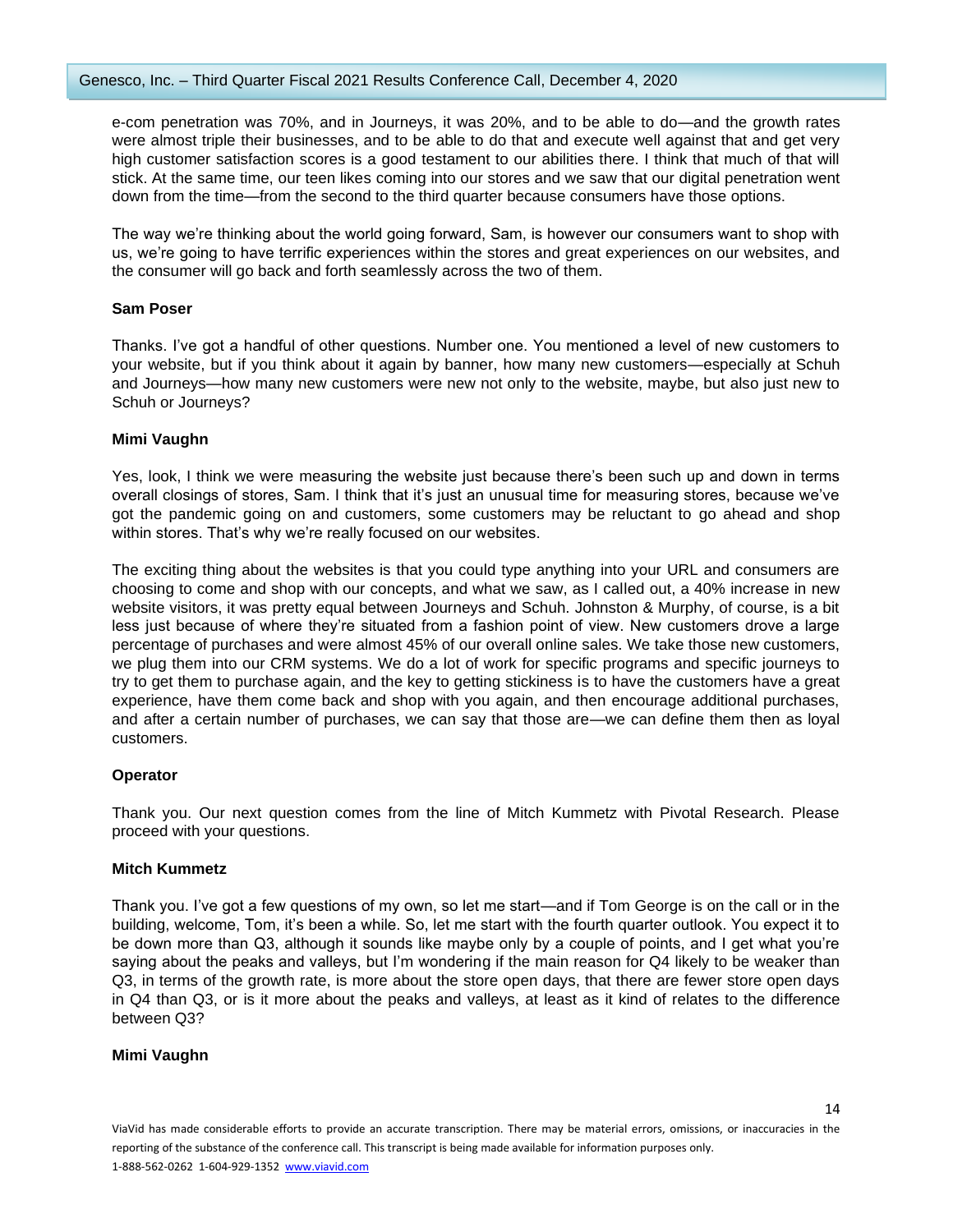Yes. So, look, I think that what I would say is that, above anything else, that there's just a lot going on in the overall atmosphere. The consumer's been resilient throughout the year. There are also a whole lot of tailwinds. The consumer's been saving, so that they've got disposable income. There's lots of indications of that. There's not a lot of spending on travel and entertainment, or holiday parties and other things.

Look, our brands and our footwear is really desired by teens at Christmas, it's just a big gift-giving item, so we're very optimistic that we've got the right merchandise and that we can execute when traffic shows up in our stores. People are going to have a lot of time to shop, because they're going to be working from home, and you can run out from home and do some shopping, or you can pull up your mobile device and you can shop online, as well.

I would say, Mitch, that how we are thinking about it is just with some conservatism. Right now, we have got 97% of our stores open. Last month, many of our stores were closed, and so we were only operating for about 88% of the overall time. December is a much bigger month than November is, and so to the extent that our stores can stay open and operate, then we'll be able to meet the demand. We expect more shopping will be on the weekdays, we've seen this already. We expect more shopping during the non-peak hours. Many malls have been working on reduced hours and have added hours to try to help meet this demand. Lots of people will wait until the last minute, they'll come into our stores really last minute. We're being conservative just because of the unusual nature of consumer behavior during the pandemic, but as the consumer comes out and shops in force, then we'll be able to meet the peaks to a greater extent and more like usual.

## **Mitch Kummetz**

Given the challenges around the peaks, especially to the extent that your store capacity may be limited around some of those really big days, what are you doing, if anything, practically to kind of stretch that out and make the valleys better? I know that some of that is just happening organically, but to what extent are you trying to steer that in order to soften the impact of the lower peaks, and then I have a follow-up question?

## **Mimi Vaughn**

Yes, sure. We are definitely using our promotional posture to be able to steer the consumer into various times. For example, Journeys typically launches their sale both in stores and online the week of Black Friday, and it's a great opportunity to just take advantage of traffic. In fact, they launched the week before this year and were really successful driving customers both to the stores and to online, which relieved some of the pressure on Black Friday weekend itself. Interestingly, we saw a lot of nice pickup in volume prior to Black Friday. Black Friday weekend itself was more subdued. Of course, stores were closed on Thanksgiving. Then, we saw a nice pickup afterward.

All of our marketing, all of our messaging—all of, quite frankly, retail's marketing and messaging is about shop early, think about how to avoid the peak times, make sure you get your shopping in, and we feel like people are going to be in a gift-giving spirit. It's a nice relief from some of what has been the monotony of the pandemic, and so there may be some real opportunity here.

The consumer is doing this themselves. I mean, they are smart. They are figuring out when are less busy times within the malls and within shopping venues, and will come in and will either pick up merchandise quickly without trying it on and take it home and try it on or they will choose to try it on within our stores and purchase at that time. But, we've seen a lot higher conversion. Conversion has been at the highest levels we've seen. There's a lot of intent to purchase. Even with traffic down, we can have positive comps. In Journeys, in both September and October, we had positive store comps, and that was on lower traffic, because conversion was so strong and transaction size was better.